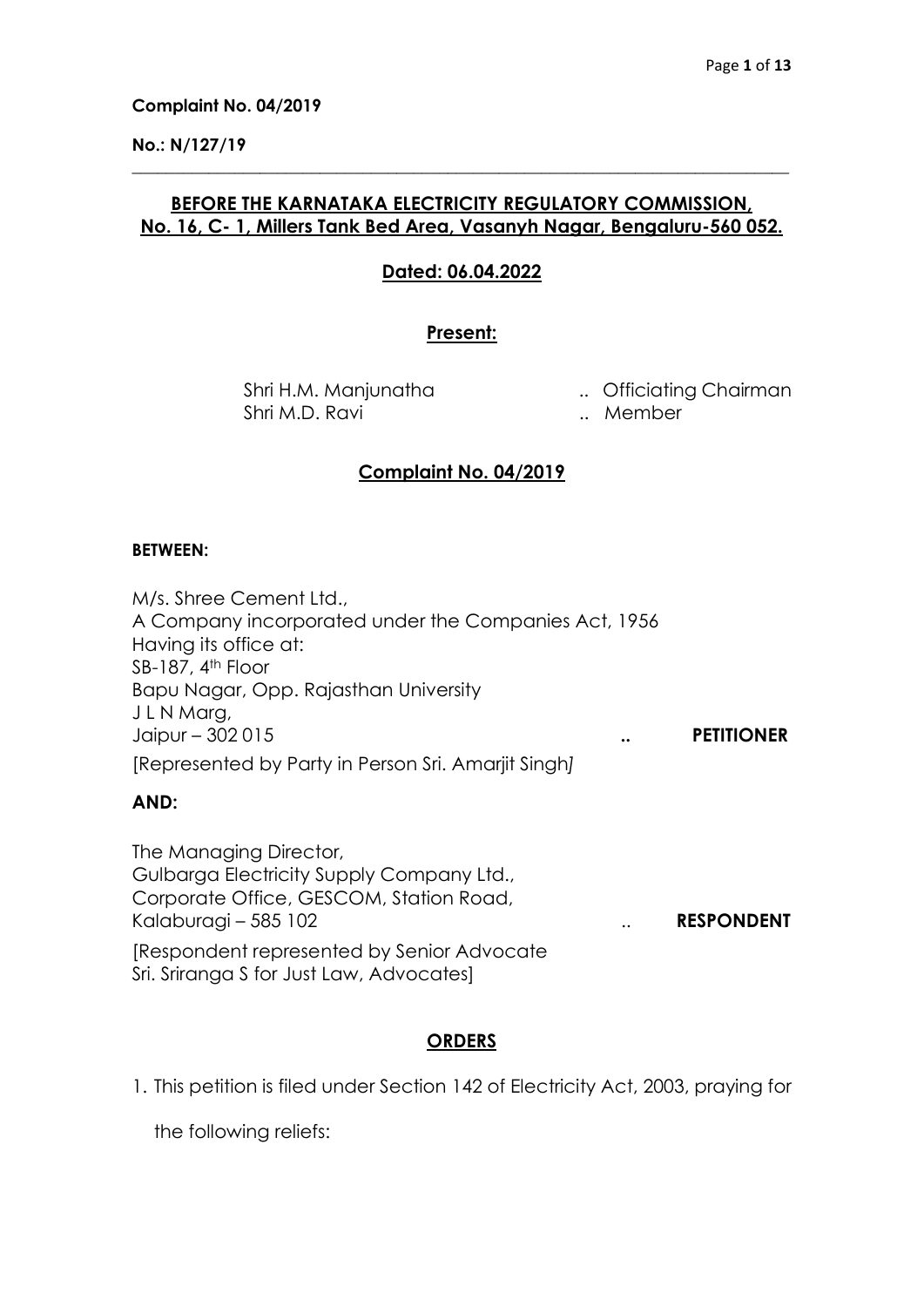- a. To set aside the unlawful recovery of fixed charges against deemed RR Number, in contravention to the provision of Electricity Act, 2003 and, pass such appropriate order under section 142 of the Electricity Act, 2003 for violation the provisions of law.
- b. Pass such other order/s as this Hon'ble Commission deems fit in the circumstances of the case.
- 2. Brief facts of the Complaint are;
- 3. The Petitioner is a Company incorporated under the Companies Act, 1956 and it has set up a 4 MTPA capacity integrated cement plant at Kodla village, Sedam Taluka in Kalaburgi District, Karnataka. The cement plant is connected through a 220 KV dedicated feeder to the 220/110/33-11 KV Sedam Sub-station of
- 4. KPTCL and has a Contract Demand of 30 MVA. The connection was sanctioned by GESCOM vide its letter GESCOM/ CEE(CP)/ SE(Coml)/EE/AEE/2017-18/4172-83 dated 02.06.2017 which is produced as Annexure-2. As per this letter, the petitioner was required to construct a 220 KV single circuit line on DC towers from 220/110/33-11 KV Sedam Sub-station up to the Cement Plant for a distance of 13.62 KMs under self-execution as per KPTCL specification/design and the RoW issues were also required to be solved by the petitioner himself. The work of erection and commissioning of the 220 KV dedicated transmission link was planned to complete by March 2018.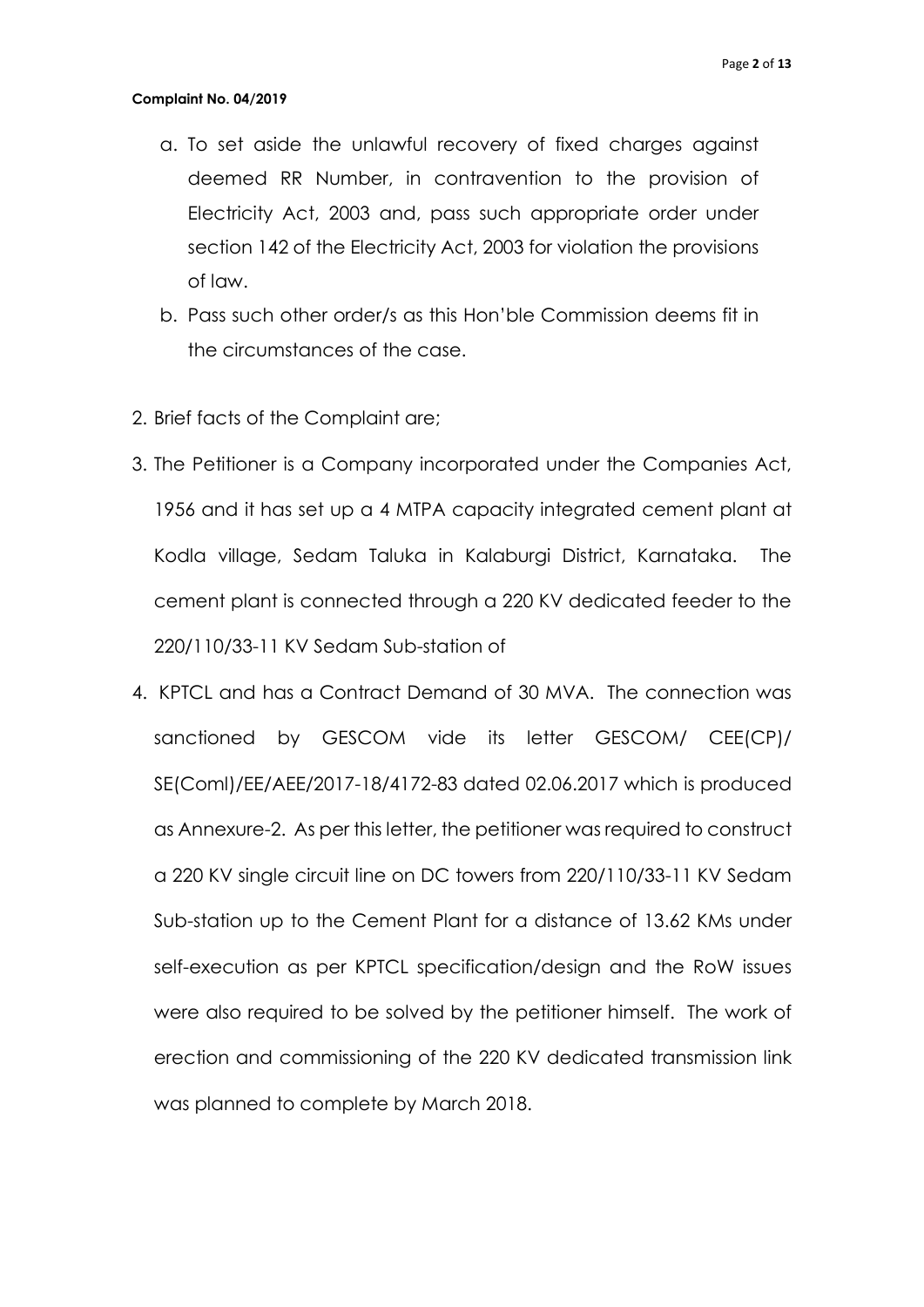- 5. The petitioner commenced the work for setting up of a 21 MW Wind power plant at a site in village Kushtagi in Koppal District. The plant was being built as a Captive power plant (CPP) for supplying power to the Cement Plant under a Wheeling and Banking arrangement with GESCOM/KPTCL, the wind plant was scheduled to commission by 31.03.2018. To ensure that WBA is executed before commissioning of wind power plant before March 2018, the petitioner filed an application with SLDC (Nodal Agency) for execution of WBA vide its letter Shree/21MW/WBA/SLDC/022 dated 09.12.2018, the copy of the letter is produced as Annexure-3.
- 6. SLDC vide its letter SEE/TBC/EEE-2/AEE-2/11140 dated 16.02.18 informed the petitioner to submit the RR No. for drawl point (i.e., Cement Plant), the letter is produced as Annexure-4. The petitioner vide letter No. SCL/WIND/FY-18/0307-01 dated 07.03.2018 approached the office of EE(O&M), Sedam Division of Respondent for issuance of RR No. for the Cement Plant, the copy of the letter produced as Annexure-5. The petitioner was informed that RR number can only be allotted once the connection is released and serviced which was possible only after transmission link between 220 KV Sedam GSS and the Cement Plant is completed and charged.
- 7. The petitioner discussed the possibility of signing of WBA with concerned authorities and the same was not accepted. The letter produced as Annexure-6. Thereafter, left with no other alternative, the petitioner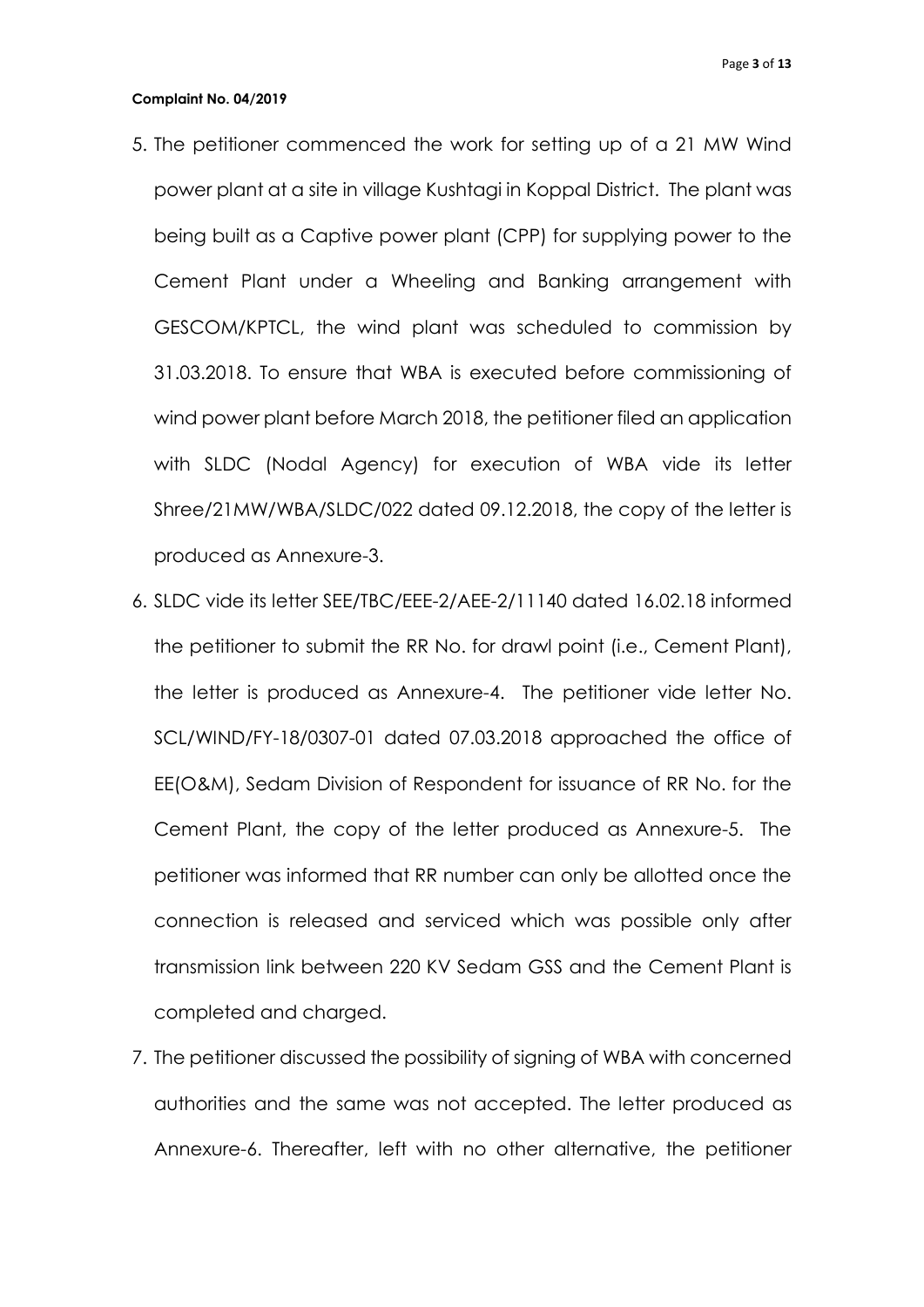requested the Respondent to issue a RR No. with a condition that work on transmission line would be completed by March 2018. The petitioner agreed to submit an undertaking for payment of fixed charges for the duration of issuance of RR No. till the release of connection. The deemed RR No. (HTP-22) was finally issued by the Respondent to the petitioner vide letter AEE(Ele)/SD/SDM/AE(T)/17-18/1233-38 dated 13.03.2018. The consent was issued by SLDC for execution of WBA on 31.03.2018, the copy of the letter dated 13.03.2018 is produced as Annexure-8

- 8. The petitioner submitted the WBA with necessary documents in the office of CE(Operations) at corporate office of Respondent for execution on the same day i.e., on 31.03.2018, the copy of the letter is produced as Annexure-9. The Respondent did not sign the WBA presumably because the aforesaid 220 KV transmission link connecting 220/110/22-11 KV Sedam Sub-station with Cement Plant ('Drawl Point') was not ready, with regards to the Wind Power Plant ('Injection Point') out of 21 MW (10 machines of 2.1 MW each), 7 machines with a capacity of 14.70 MW were commissioned by 31.03.2018. The balance 3 machines with a capacity of 6.3 MW were commissioned by 28.06.2018. The Commissioning Certificate letter dated 30.06.2018 is produced as Annexure-10 and 11.
- 9. The work of transmission line between Sedam Sub-station and the Cement Plant could not be completed as per the scheduled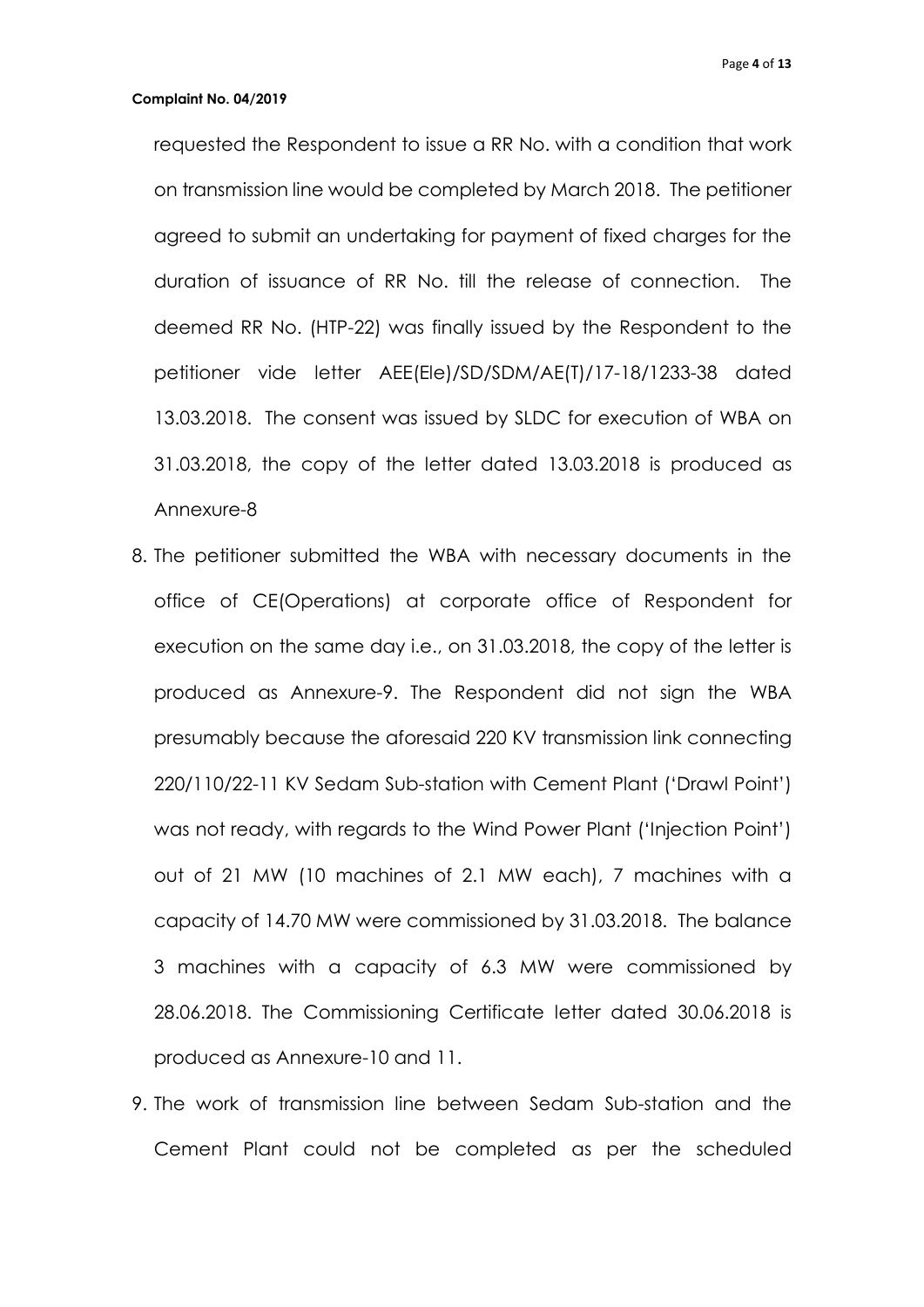completion date of March-2018. The 220 KV transmission link was finally completed on 15.06.2018. The line was charged, commissioned and connection for Cement Plant was also released on the same day. A new RR No. (HTP 23) was also assigned on the same date. The Wheeling and Banking agreement was thereafter executed on 05.07.2018. The old (deemed) RR No. (HTP-22) allotted to the petitioner was cancelled vide Respondent's letter EEE/SDM/AO/AAO/SA-1/2018-19/764-765 dated 01.06.2018 citing failure to complete the transmission infrastructure work by March/April 2018 as the prime reason, the copy of the letter is produced as Annexure-12.

- 10. The petitioner requested the respondent that the power generated from its Wind Power Plant from 01.04.2018 till 05.07.2018(the date of signing of WBA) should be treated as banked and drawl of this power should be allowed as per the provisions of Wheeling and Banking of Wind Power as per the prevailing orders / directions of the Commission. But the same was not accepted by the respondent, the copy of the statement is produced as Annexure-13.
- 11. The Executive Engineer (Ele) O&M Division, Sedam vide its memo dated 12.12.2018 proposed a claim of R. 77,12,903 towards payment of fixed charges for period 13.03.2018 to 30.04.2018 pertaining to the Deemed RR No. (HTP-22) to be recovered from the PEC amount (Security Deposit) deposited by the petitioner against Temporary HT Supply (RR No. THT01) for construction of the Cement Plant, the copy of the letter/memo is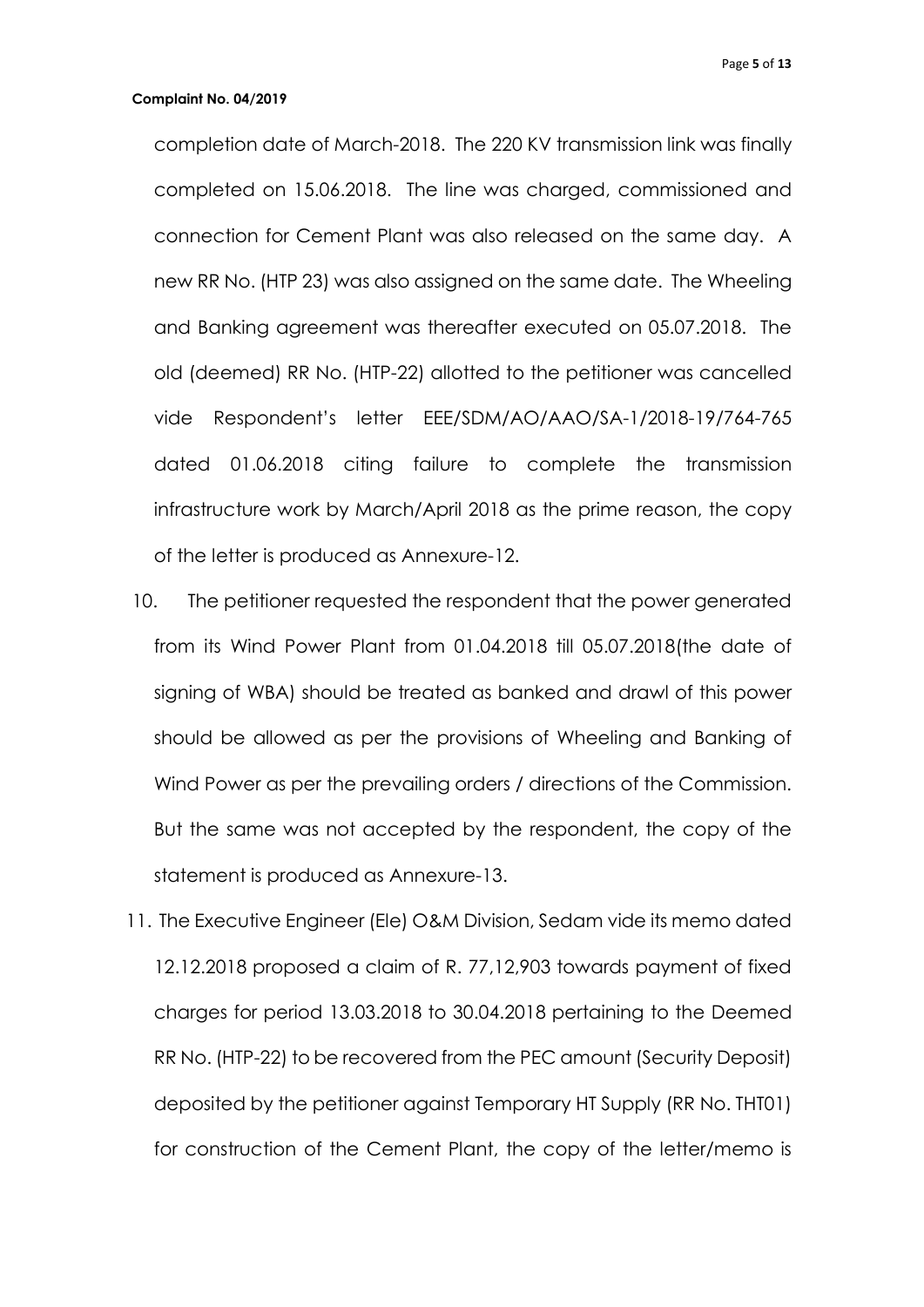produced as Annexure-14. The petitioner represented the matter to EE(O&M) Sedam of Rs. 77,12,903/- towards fixed charges for HTP-22 or as an alternate allow the petitioner credit of the energy injected by the wind plant during 31.03.18 till 04.07.2018, the copy of the letter is produced as Annexure-15. However, the EE (O&M), Sedam went ahead with the recovery and debited the said amount from the petitioner's monthly HT Bill of January, 2019 without allowing benefit of the energy injected during March-18 to July-18.

- 12. The recovery made by the Respondent is not in line with the principles of Electricity Act, 2003 and the Supply Code Regulations framed by Hon'ble KERC. Section 45(Power to recover charges) read together with Section 50 (The Electricity Supply Code) of the Electricity Act, 2003 provides that a distribution licensee can levy and recover only those charges from a consumer which are fixed by the State Commission and provided in the Electricity Supply Code framed by the State Commission. Hence this petition.
- 13. Upon issuance of summons, the petitioner has approached through their advocate and filed a detailed statement of objection and are as follows;
- 14. The complaint filed by complainant under section 142 of the Electricity Act, 2003 is wholly untenable and deserves for rejection.
- 15. The Complainant owns a 21 MW wind power plant at Koppal District and is wheeling the energy to its Cement factory at Kodla Village,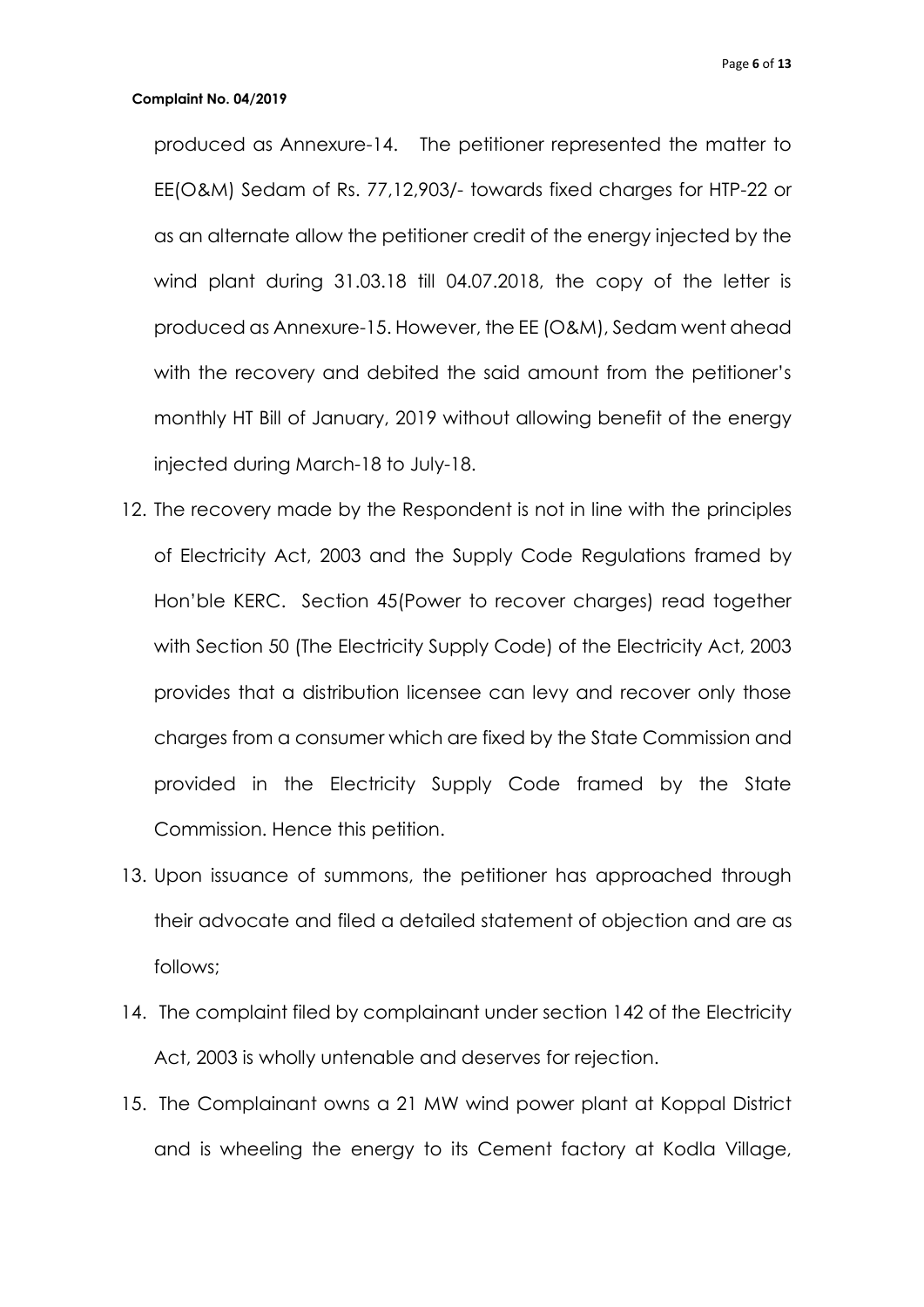Kalburgi District. This Respondent vide letter dated 02.06.2017 accorded approval to arrange power supply to an extent of 30 MVA on 220 KV voltage class to the Complainant's Cement factory subject to constructing a 220 KV SC line from Sedam station to its premises under self-execution basis.

- 16. The complainant intended to wheel the energy from its Wind Power Plant Koppal District to its cement factory at Kodla village, Kalburgi District, made an application with the SLDC for execution of Wheeling and Banking Agreement. In response, SLDC directed the Complainant to furnish RR Number of drawl point. The complainant vide letter dated 07.03.2018 requested the Respondent to issue RR Number and agreed to pay the necessary charges.
- 17. On the request of the Complainant, on 13.03.2018, the Respondent assigned deemed RR No. HTP-22 to the Complainant's drawl point subject to following conditions;
	- a) Payment of monthly charges
	- b) Complainant completing entire infrastructure work in respect of 220 KV bay and associated line by March/April 2018
	- c) Evacuation Approval
	- d) Work completion certification approval from KPTCL authorities
	- e) Chief Electrical Inspector Approval for energization.
- 18. The complainant has agreed to the conditions regarding assignment of deemed RR No. HTP-22 by an undertaking dated 13.03.2018, the copy of the undertaking is produced as Annexure R-1 In spite of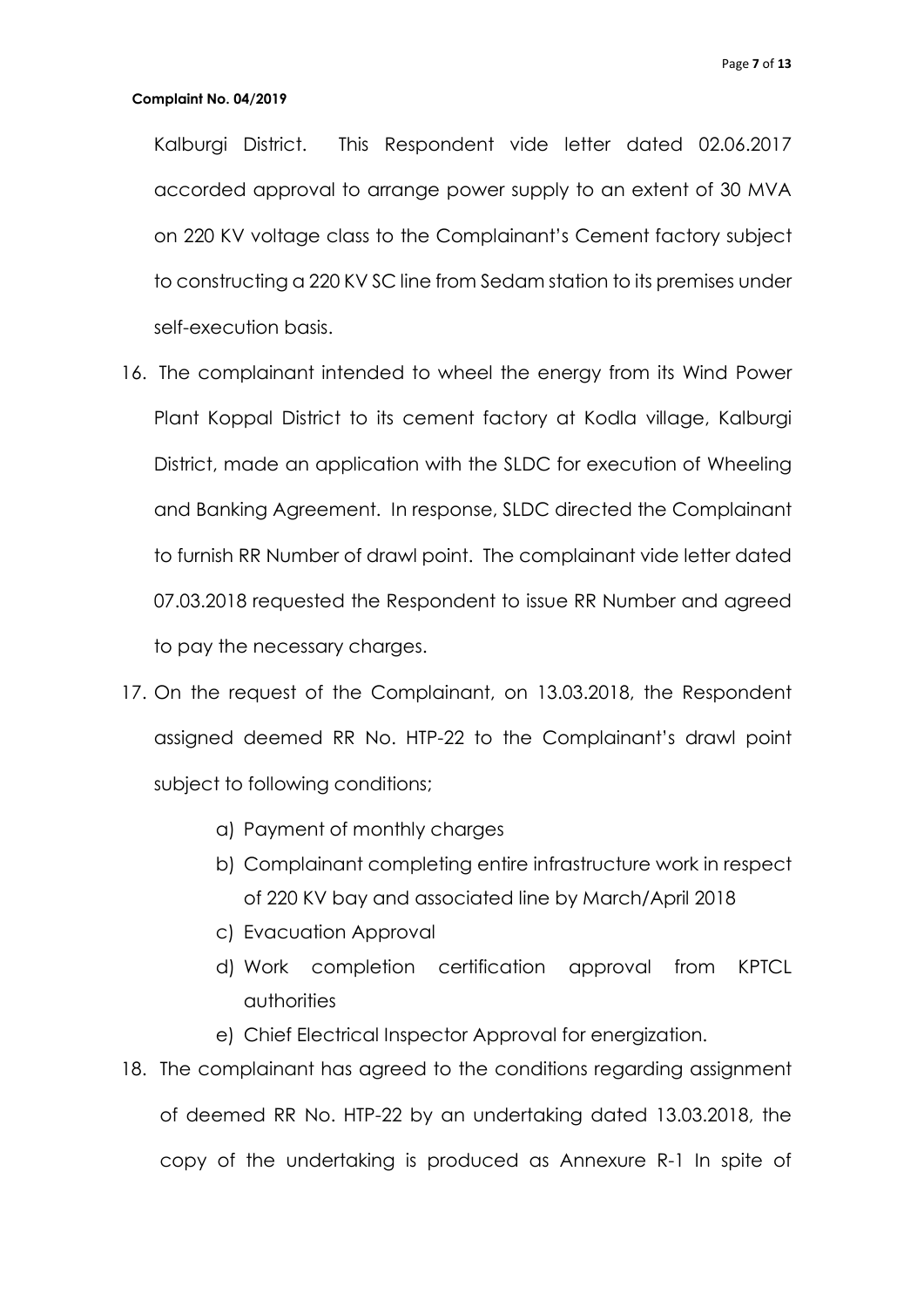agreeing to all the terms, the Respondent failed to complete the infrastructure works pertaining to the 220 KV bay and associated line by March/April 2018, failed to obtain evacuation approval, failed to furnish work completion report and also failed to obtain approval of the Chief Electrical Inspectorate. Therefore, the Respondent vide letter dated 01.06.2018 has cancelled the deemed RR No. HTP-22, in view of the failure of the Complainant to fulfill conditions as in assignment letter dated 13.03.2018.

- 19. On 12.12.2018, the Respondent directed the Complainant to pay fixed charges for the month of March 2018 and April 2018 against the RR No. HTP-22. In response, the complainant addressed a letter dated 02.07.2019 to the Respondent denying its liability to pay fixed charges and contended that levy of fixed charges is not in accordance with Electricity Act, 2003 and Regulations framed by this Hon'ble Commission.
- 20. The respondent further stated that the levy of fixed charges is strictly as per the Electricity Act, 2003 and there is no infirmity. Section 45 of the Electricity Act, 2003, empowers the Respondent to recover the fixed charges in accordance with the tariff fixed by the Commission from time to time. The demand raised by the Respondent is strictly in accordance with the same. There is no infirmity in the demand raised by the Respondent.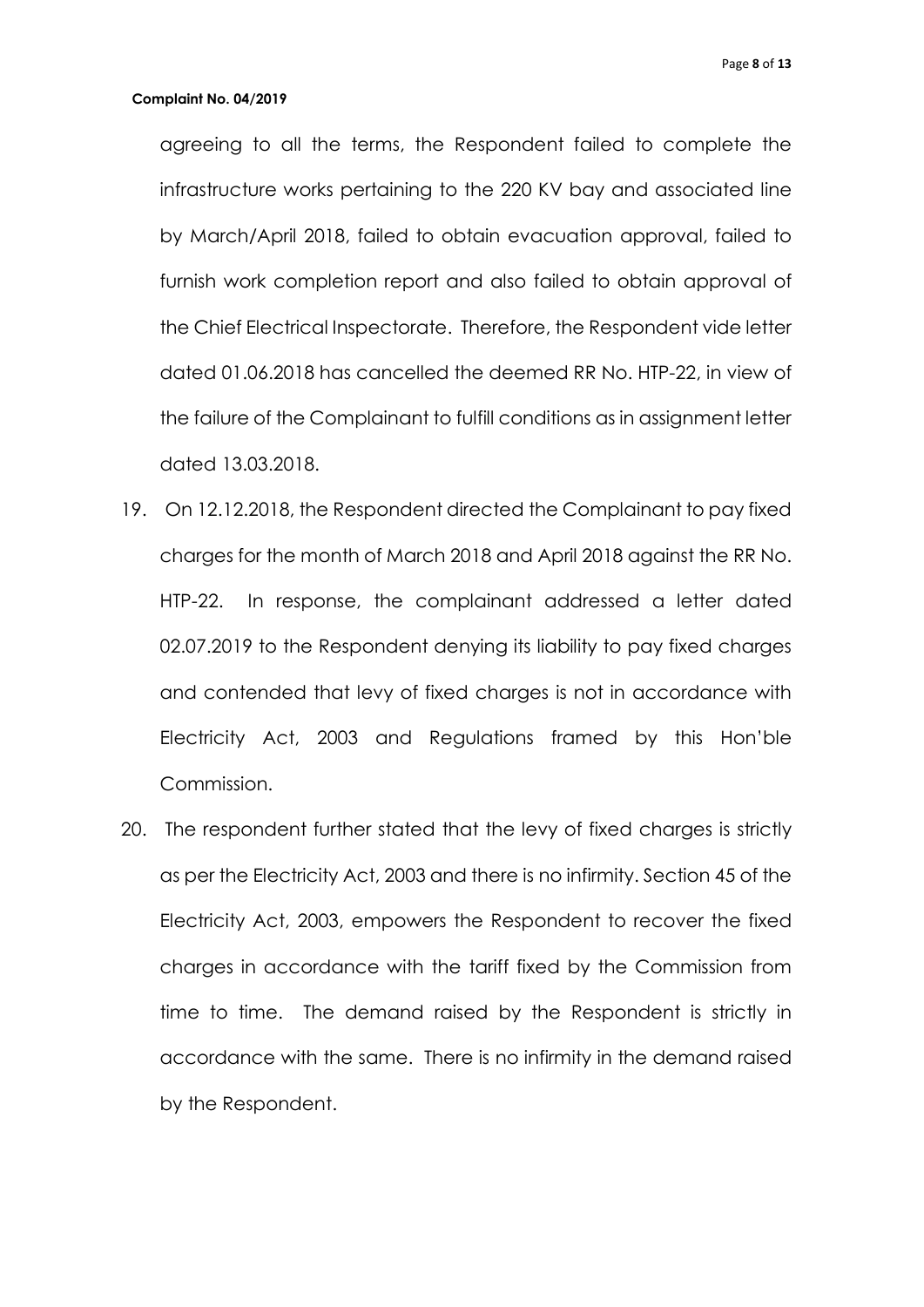- 21. As per the request of the Complainant, the Respondent had assigned deemed RR No. (HTP-22) subject to the condition that the complainant pays monthly minimum charges on contract demand. The complainant vide undertaking dated 13.03.2018 has agreed to pay fixed charges to the Respondent. Therefore, the complainant is estopped from denying its liability to pay fixed charges. The Complainant has suppressed the fact that such an undertaking was given. The complainant has not approached this Commission with clean hands.
- 22. The tariff charged to a consumer consists of two components, i.e., Demand charges and energy charges. The term 'Demand Charge' refers to the amount chargeable per month in respect of the Distribution Licensee's readiness to serve the consumer irrespective of whether he consumes any energy or not and is based upon certain factors. 'Demand Charge' refers to a charge levied to a consumer, which is based on the Contracted Demand or Maximum Demand recorded. The other component of tariff charged to a consumer is 'Energy Charge' which refers to the charge for energy actually consumed by the consumer and is applicable to the units consumed by such consumer in any month.
- 23. The right of the distribution licensee to levy fixed charges, irrespective of consumption of energy by a consumer, has been upheld by the Hon'ble Supreme Court in catena of judgments. Therefore, contention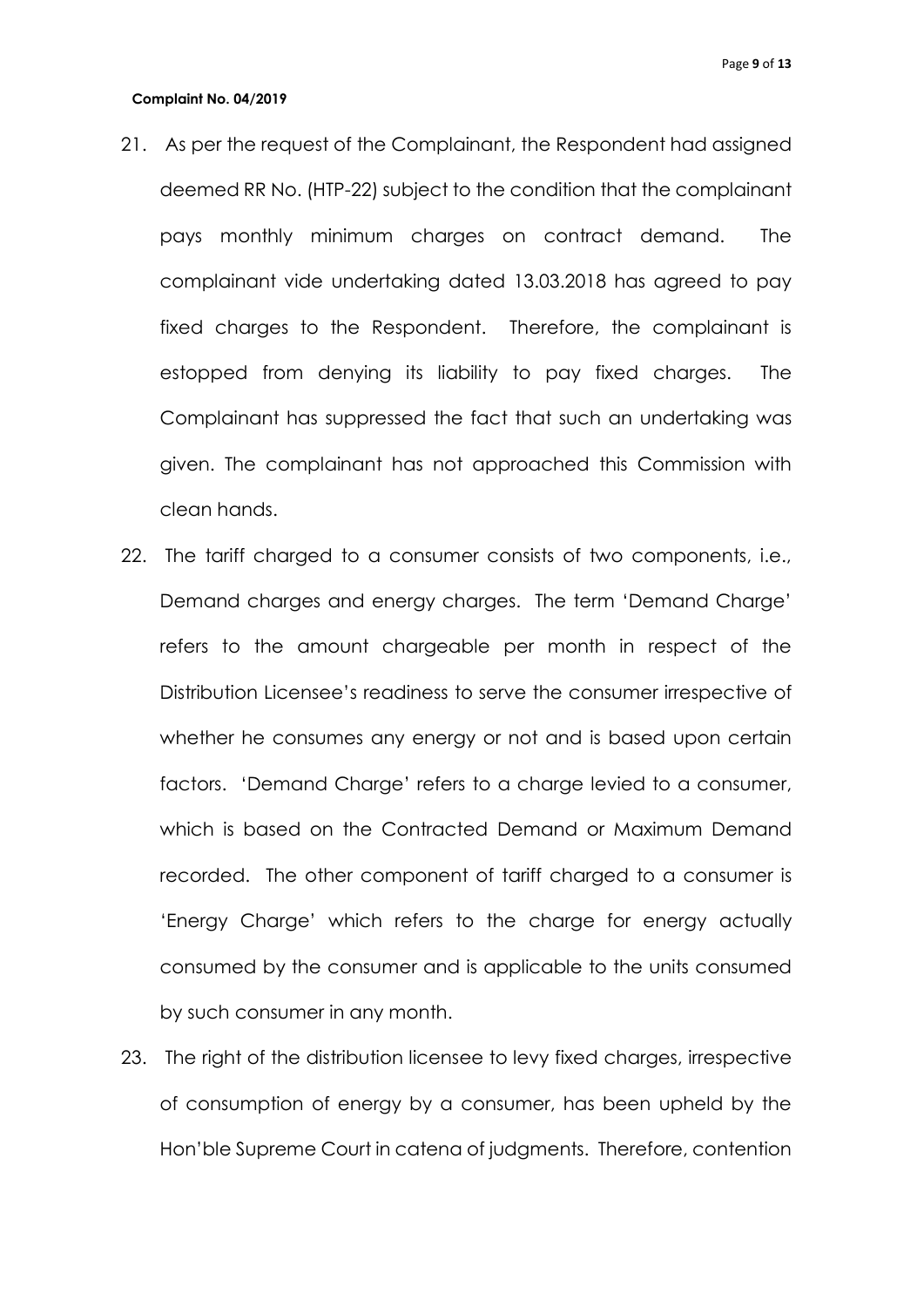of the complainant that it is not liable to pay fixed charges is wholly untenable and bereft of merits. It is the specific case of the Complainant that the Respondent has acted in violation of Section 45 and 50 of the Electricity Act 2003, and Regulation 3 & 4 of the Recovery of Charges for Supply Regulation.

- 24. The said provisions of Electricity Act, 2003 and Regulations allow the respondent to levy fixed charges as determined by the Commission from time to time. The Respondent has levied fixed charges in accordance with law and orders passed by this Commission from time to time.
- 25. We have heard both the parties on merits of the case and citation filed by parties and also regarding maintainability of the complaint.
- 26. From the pleadings and documents filed by the parties and the rival contentions advanced by them, the following issues arise for our consideration.
	- **Issue No.1:** Whether the complaint filed by the complainant is maintainable for adjudication under the provision 142 of Electricity Act, 2003?

### Issue No. 2: What order?

26. Issue No. 1: Whether the complaint filed by the complainant is maintainable for adjudication under the provision 142 of Electricity Act, 2003?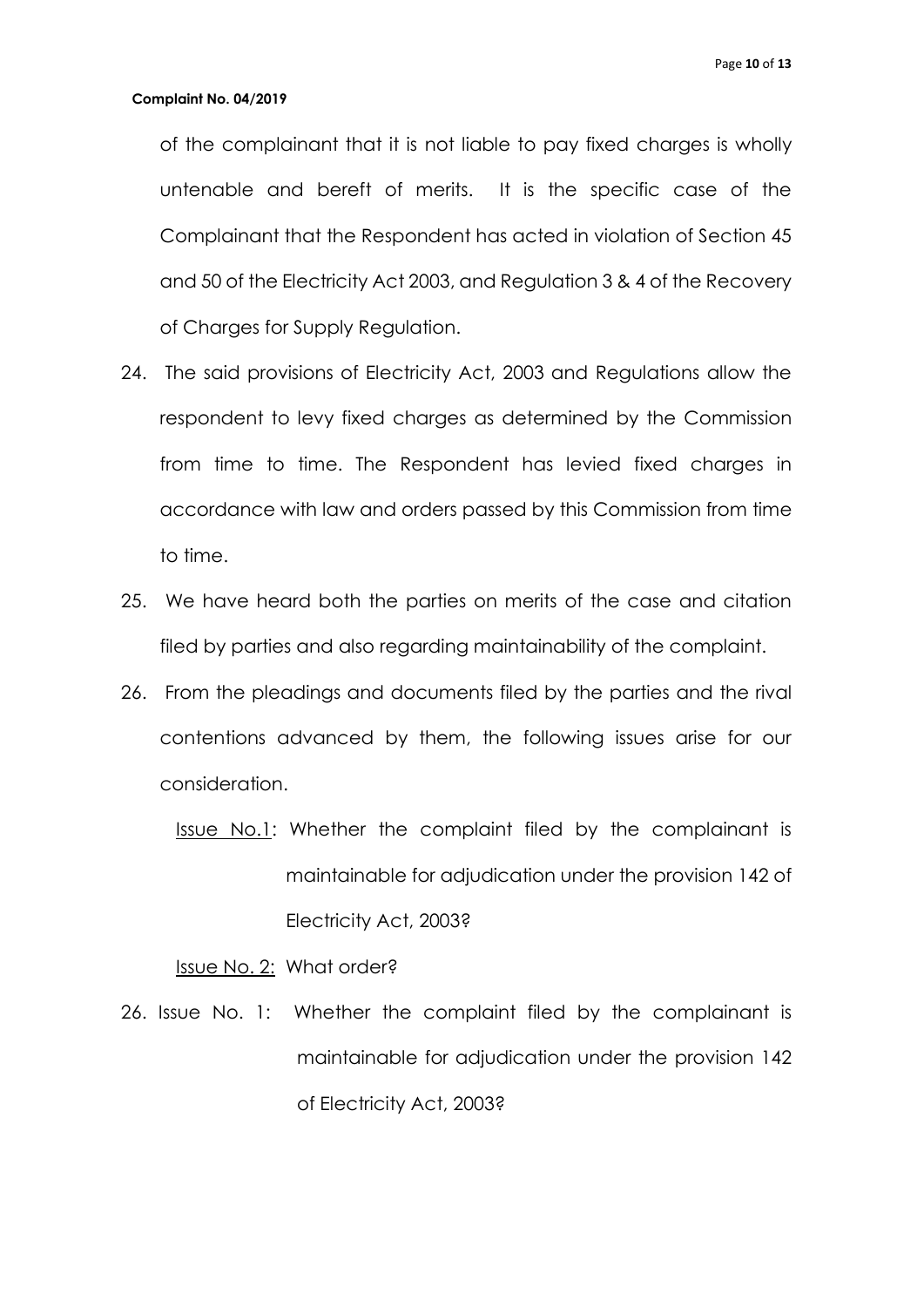- 27. In order to proceed for taking action against a person under section142 of the Electricity Act, 2003 the complainant has to prove that the respondent has contravened any of the provisions of Electricity Act, 2003 or Regulations made thereunder or any direction issued by the Commission.
- 28. In the present complaint, it is contended that the respondent has without supplying any energy, has raised electricity bills for payment of Rs. 77,12,903.00 towards fixed charges pertaining to RR No. HTP – 22. Therefore, according to complainant the demand raised for payment of fixed charges is in contravention of the relevant provisions in the Electricity Act 2003 and the Regulations framed thereunder
- 29. The objection filed by the respondent discloses the circumstances on which the RR No. HTP -22 was issued at the request of the complainant and that the bill for payment of fixed charges was raised as per the terms agreed by the complainant itself.
- 30. The above facts disclose that the petitioner/ complainant made a request for assigning an RR No. to the load point of the cement factory which was under construction. The supply line which was required to be constructed for supply of energy from the substation to the load point was also under construction. The complainant was informed to furnish a RR number of the load point by SLDC for processing the open access application of the petitioner. The petitioner intended to wheel the energy from its 21 MW Wind Power Project situated at Kushtagi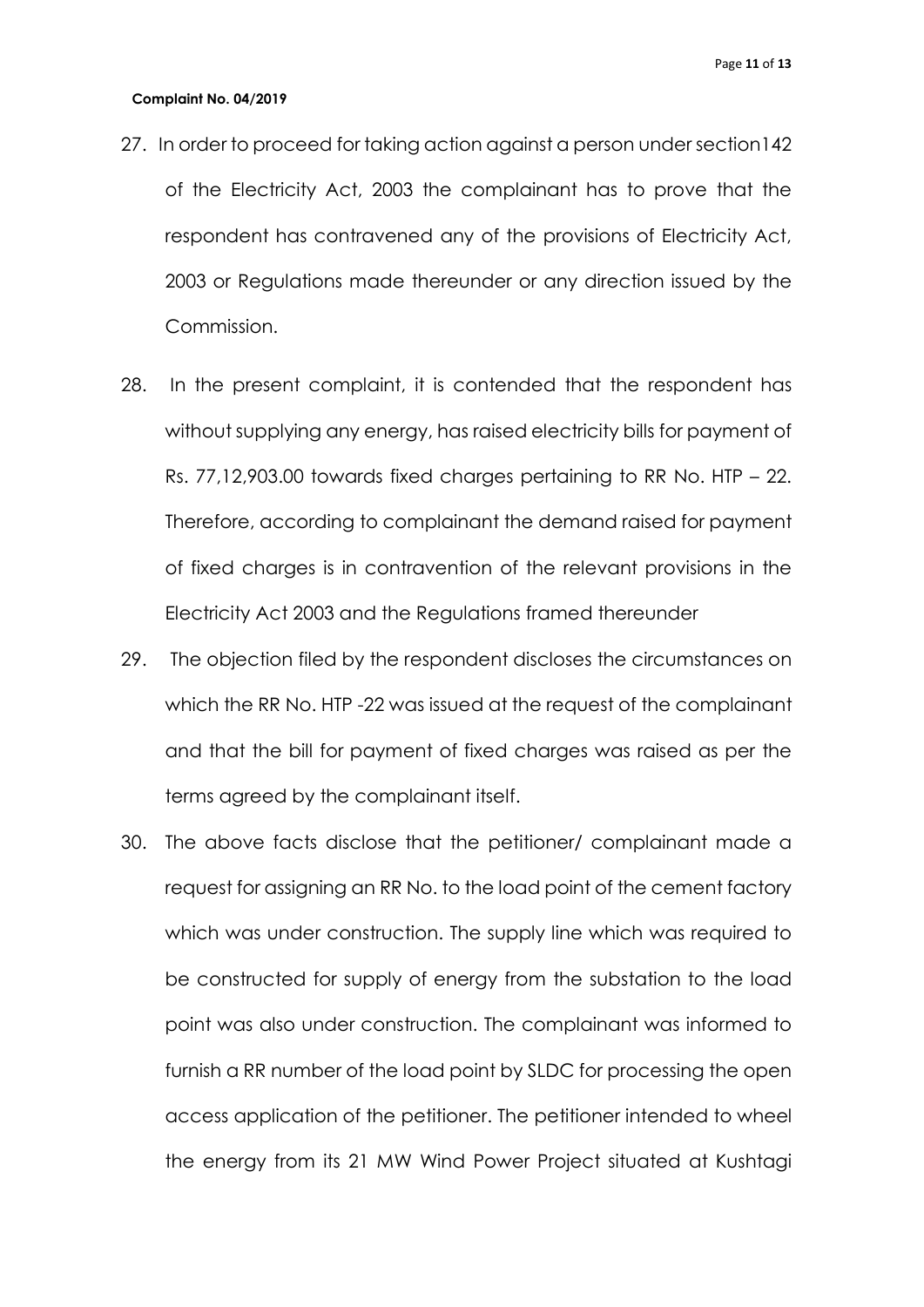Village, Koppal District to the load point of cement factory which was under construction situated at Kodla Village, Sedam Taluk, Kalaburagi at a distance of 13.62 KMs.

- 31. The respondent has assigned the RR No., at the request of complainant, to facilitate the processing of open access request of the complainant. The complainant intended to wheel contracted capacity of 30 MVA. The respondent intended to charge fixed charge on this quantum. The complainant had undertaken to pay the fixed cost in its Bond dated 13.03.2018 (Annexure R-1). As per the undertaking given by the petitioner the bills were raised for payment of fixed charges.
- 32. In order to initiate action/proceedings against a person under Sec. 142 of Electricity Act, 2003 there should be an intentional contravention of the provisions of the said Act or Rules / Regulations made thereunder. In the facts and circumstances of this case narrated above, it is not at all possible to hold that the respondent has intentionally contravened the provisions of the Act or Rules or Regulations made thereunder. The respondent issued RR No. HTP-22 at the request of the complainant with the bonafide intention and the same cannot be considered as intentional contravention or even the contravention of the Act/Rule /regulations. We are not supposed to decide the merit of the monetary claim raised by the respondent against the complainant towards fixed costs etc., in the present proceedings under sec 142 of